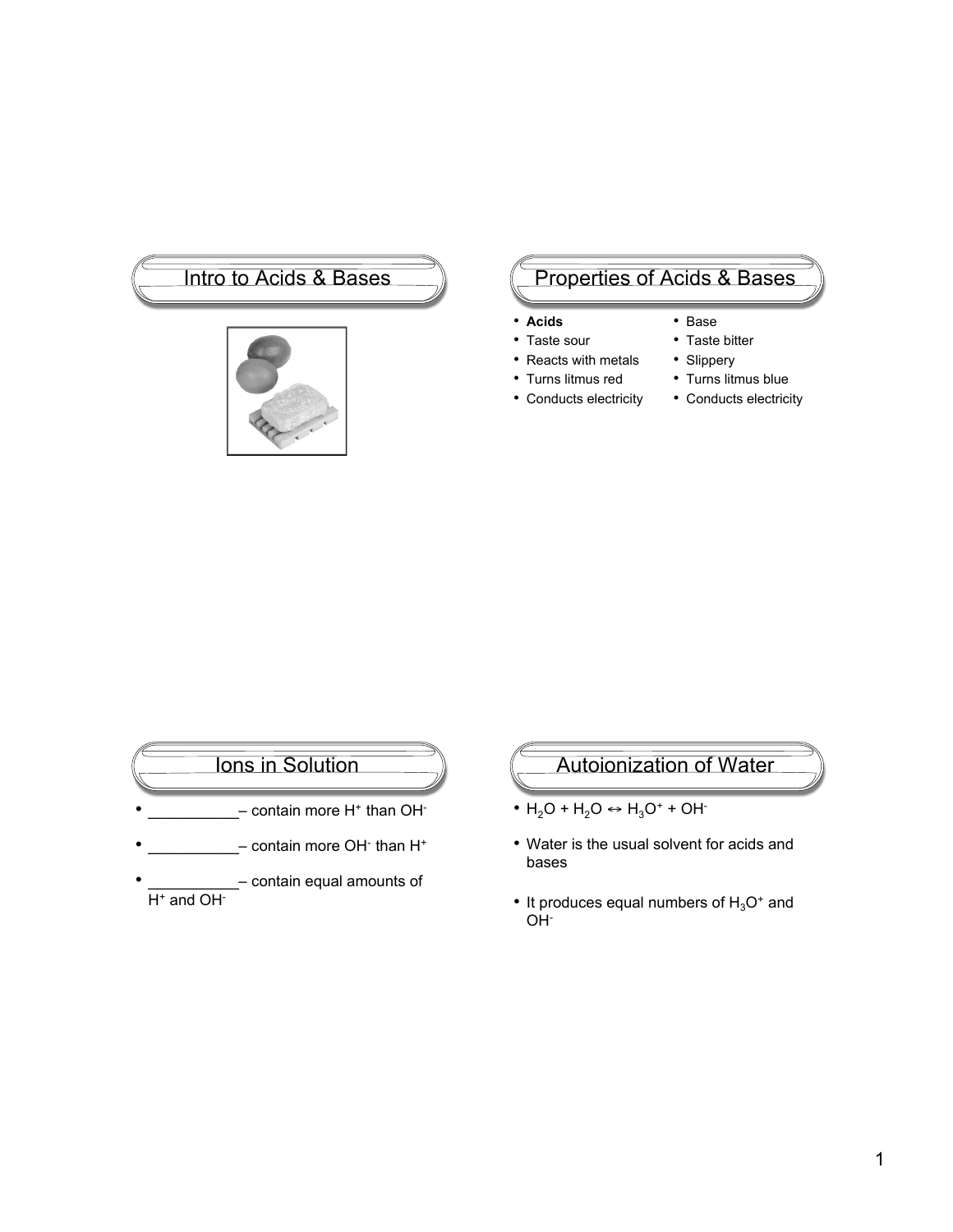

- a substance that contains H and ionized to produce H<sup>+</sup> when dissolved in water.
- \_-a substance that contains OH and ionizes to produce OH<sup>-</sup> when dissolved in water
- Arrhenius Model of Acids & Bases

• HCl

• NaOH



- Although the Arrhenius model is useful in describing many acids and bases, it does not describe them all
- For example  $NH<sub>3</sub>$  contains no OH $<sup>-</sup>$  ions, but</sup> it is a base

Bronsted-Lowry Model

- proton donor

- proton acceptor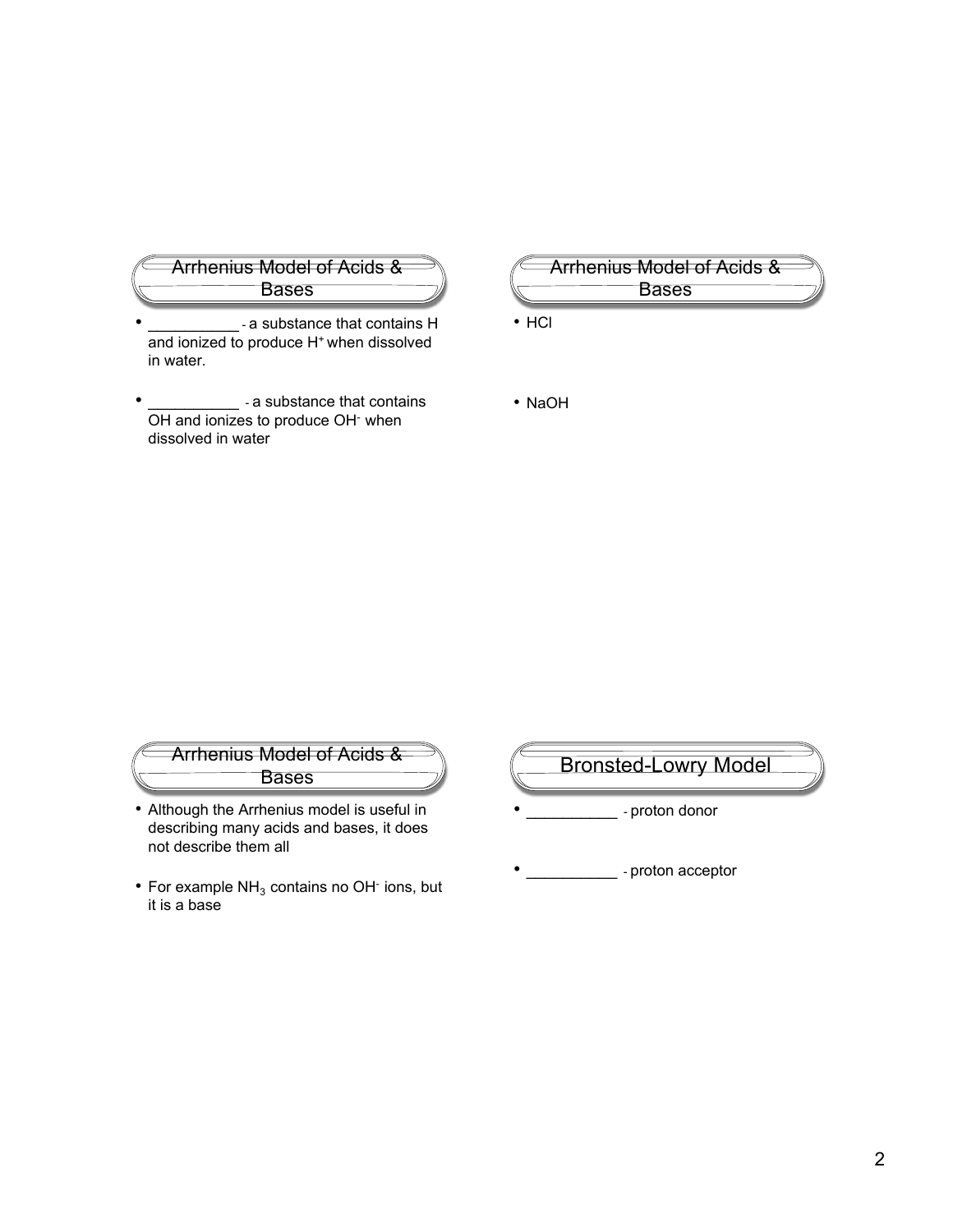# Bronsted-Lowry Model

- the species produced when a base accepts the H<sup>+</sup> ion from the acid
- the species produced when the acid gives up its H<sup>+</sup>



- Identify the acid, base, conjugate acid, and conjugate base of the following reaction…
- HX +  $H_2O \leftrightarrow H_3O^+$  + X<sup>-</sup>

## Conjugate Acids & Conjugate Bases

- Identify the acid, base, conjugate acid, and conjugate base of the following reaction…
- $NH_3 + H_2O \leftrightarrow NH_4^+ + OH^-$



- substance that can act as either an acid or a base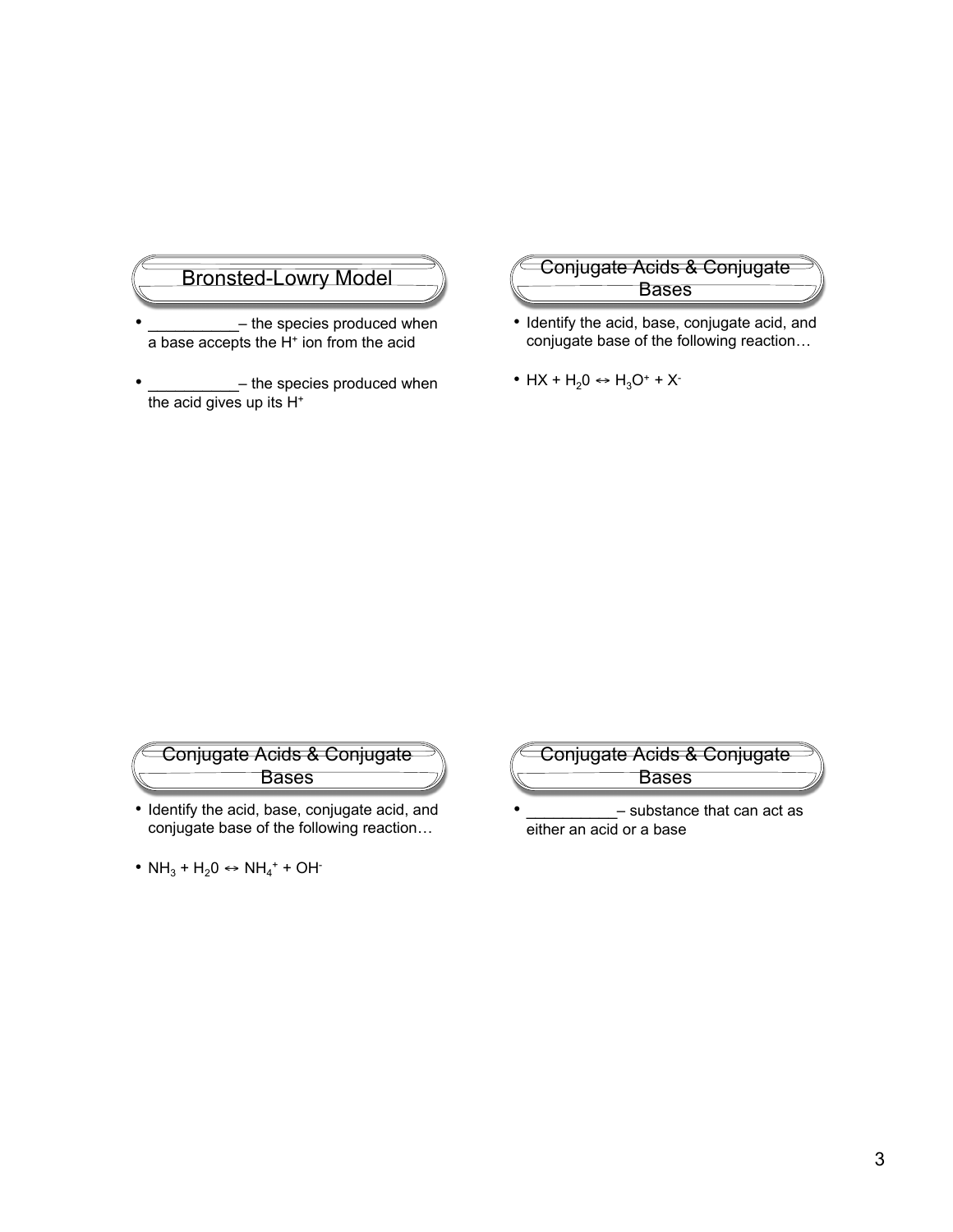

- Identify the acid, base, conjugate acid, and conjugate base of the following reactions…
- $NH_4^+ + OH^- \leftrightarrow NH_3 + H_2O$
- HBr +  $H_2O \leftrightarrow H_3O^+$  + Br  $\overline{\phantom{a}}$

### **The pH Scale**

- [H<sup>+</sup>] is often expressed in very small numbers.
- is a mathematical scale in which the concentration of hydronium ions in a solution is expressed as a number from 0 to 14.
- pH = - $log[H^+]$  or pH =  $-log[H_3O^+]$





#### pH + pOH = 14

# Acid Strength

- The \_\_\_\_\_\_\_\_\_\_\_\_ of an acid or a base tells you the degree of ionization
- Strong acids & bases break down into \_\_\_\_\_\_\_\_\_\_\_\_ ions
- Weak acids & bases break down into just a few ions